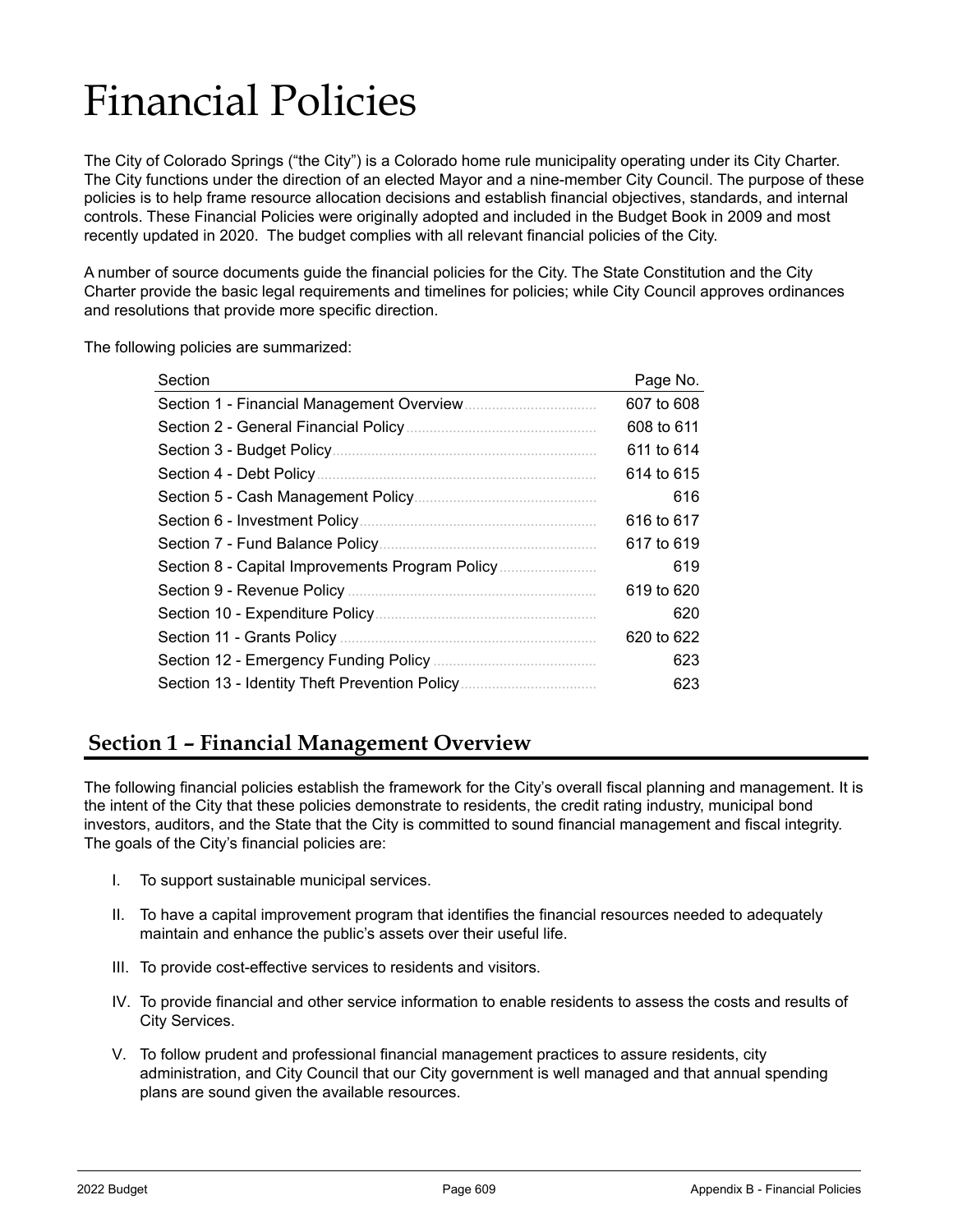This document is intended to be an overview of various financial policies and is not meant to be a detailed procedures source or detailed department specific source. If the material in this document does not answer a specific question, please contact the Finance Department.

Detailed City department policies provide more specific direction on how to achieve identified goals and are the basis for consistent actions that move the community and organization toward sound financial management decisions.

## **Section 2 – General Financial Policy**

I. Fund Accounting

A fund is a separate, self-balancing set of transactions used to account for resources that are segregated for specific purposes in accordance with regulations, restrictions or limitations.

The separation of the City's activities into funds allows the City to maintain required controls over expenditures for each function and to report on specific activities to interested residents.

Fund Types: All funds are classified into seven (7) fund types. These fund types, and the purpose of each are:

- a. *General Fund* To account for the overall administrative functions of operating City government, to include police and fire protection, parks, recreation and cultural services, planning and community development, infrastructure, and technology functions of the City. Principal sources of revenue consist of sales and use taxes, property taxes, traffic violation fines, licenses and permits, charges for services, intergovernmental revenue, interest earnings, and operating transfers from other funds. Major expenditures are for personnel costs, materials and supplies, purchased services, capital outlay, and transfers to other funds.
- b. *Special Revenue Funds* To account for and report the proceeds of specific revenue sources that are legally restricted to expenditures for specified purposes other than debt service or capital projects. One or more specific restricted revenues should comprise a substantial portion of the fund's resources but may also include other restricted, committed, and assigned resources.
- c. *Capital Projects Fund* To account for and report financial resources that are restricted, committed, or assigned to expenditures for capital outlays, including the acquisition or construction of capital facilities and other capital assets. Outflows financed by proprietary or special revenue funds and assets held in trust are excluded.
- d. *Debt Service Fund* To account for and report financial resources that are restricted, committed, or assigned to expenditure for principal and interest.
- e. *Enterprise Funds –* To account for operations that are financed and operated in a manner similar to private business enterprises, where the intent is that the costs (expenses including depreciation) of providing goods or services to the general public be financed or recovered primarily through user fees.
- f. *Fiduciary Funds –* To account for resources received and held by the City in a fiduciary capacity. Disbursements from these funds are made in accordance with the trust or other agreements or conditions of the trust for the particular source of funds.
- g. *Internal Service Funds –* To account for the financing of goods or services provided by one department to other departments of the City on a cost-reimbursement basis.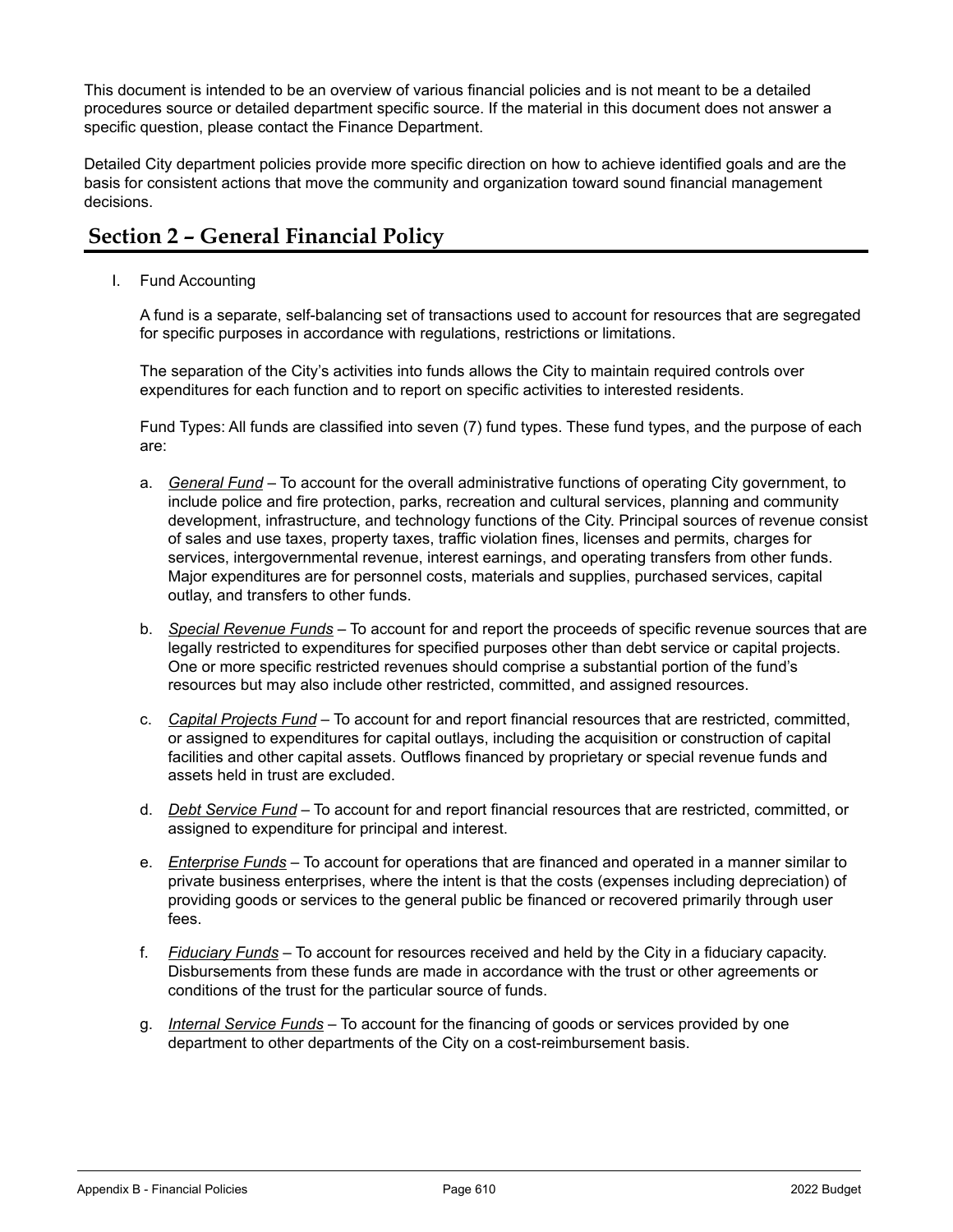#### II. Accounting and Auditing Policies

The City maintains a system for financial monitoring, control and reporting for all operations, funds and agencies in order to provide effective means to ensure that overall City goals and objectives are met and to instill confidence in the City's partners and investors that the City is well-managed and fiscally sound.

The City maintains its accounting records and reports on its financial condition and results of operations in accordance with state and federal law and regulations and generally accepted accounting principles in the United States (GAAP), which are set by the Governmental Accounting Standards Board (GASB).

Annually, an independent firm of certified public accountants performs a financial and compliance audit of the City's financial statements. Their opinions are included in the City's Annual Comprehensive Financial Report (ACFR) and the Single Audit Report as required by Subpart F-Audit Requirements in 2 CFR 200. See Section 11 – Grants Policy for additional information.

III. Basis of Accounting and Reporting Focus

The term "basis of accounting" refers to when revenues, expenses, expenditures – and the related assets and liabilities – are recognized in the accounts and reported in the financial statements. Specifically, it relates to the timing of the measurements made. The following are the bases of accounting available for use by the City:

- a. *Cash Basis* Transactions are recognized only when cash is received or disbursed.
- b. *Accrual Basis* Transactions are recognized when the economic event occurs, regardless of whether or not cash is received or paid. Enterprise funds use the accrual basis of accounting. These funds have an income measurement/capital maintenance focus. The accrual basis of accounting is used by private enterprises as well.
- c. *Modified Accrual Basis* Expenditure transactions are recognized when incurred. Revenues are recognized when they are both measurable and available to finance the expenditures of the current period. Governmental funds, including general, special revenue, debt service, and capital projects, use the modified accrual basis of accounting. For a revenue to be recognized in a governmental fund, it must be "measurable" (the amount must be known or be reasonably estimated), and it must be "available" to finance the expenditures of the same fiscal period for which the revenue is recorded. "Available," in this case, means collectible in the current period or soon enough thereafter to be used to pay liabilities of the current period. For purposes of consistency, that time-frame shall be thirty (30) days for all sales tax transactions or within sixty (60) days for all other transactions.

Reporting Focus (Budget vs. GAAP) – This concept is used to refer to the way transactions are recorded and reported for compliance with Colorado Revised Statutes Budget Law as opposed to financial statement presentation in conformance with GAAP.

- a. *Budget Basis* The City's monthly statement of revenues and expenditures are reported during the fiscal year on what is informally called a "budget basis." The City's transactions are recorded throughout the year in accordance with the financial statement requirements as set forth within the Colorado Revised Statutes. By recording the transactions in general compliance with this law, the revenues and expenditures can be more easily monitored on a monthly basis to ensure compliance with the legal requirements as set forth within the Colorado Revised Statutes.
- b. *GAAP* At the end of the fiscal year, adjustments are made to present the financial information in a format that is comparable to that used by other local government units around the country. The standards for this reporting are referred to as "generally accepted accounting principles" (or GAAP basis). The adjustments to convert the City's financial records from "budget basis" to "GAAP basis" are made to ensure that the City's financial statements are fairly and consistently presented in conformance with GAAP.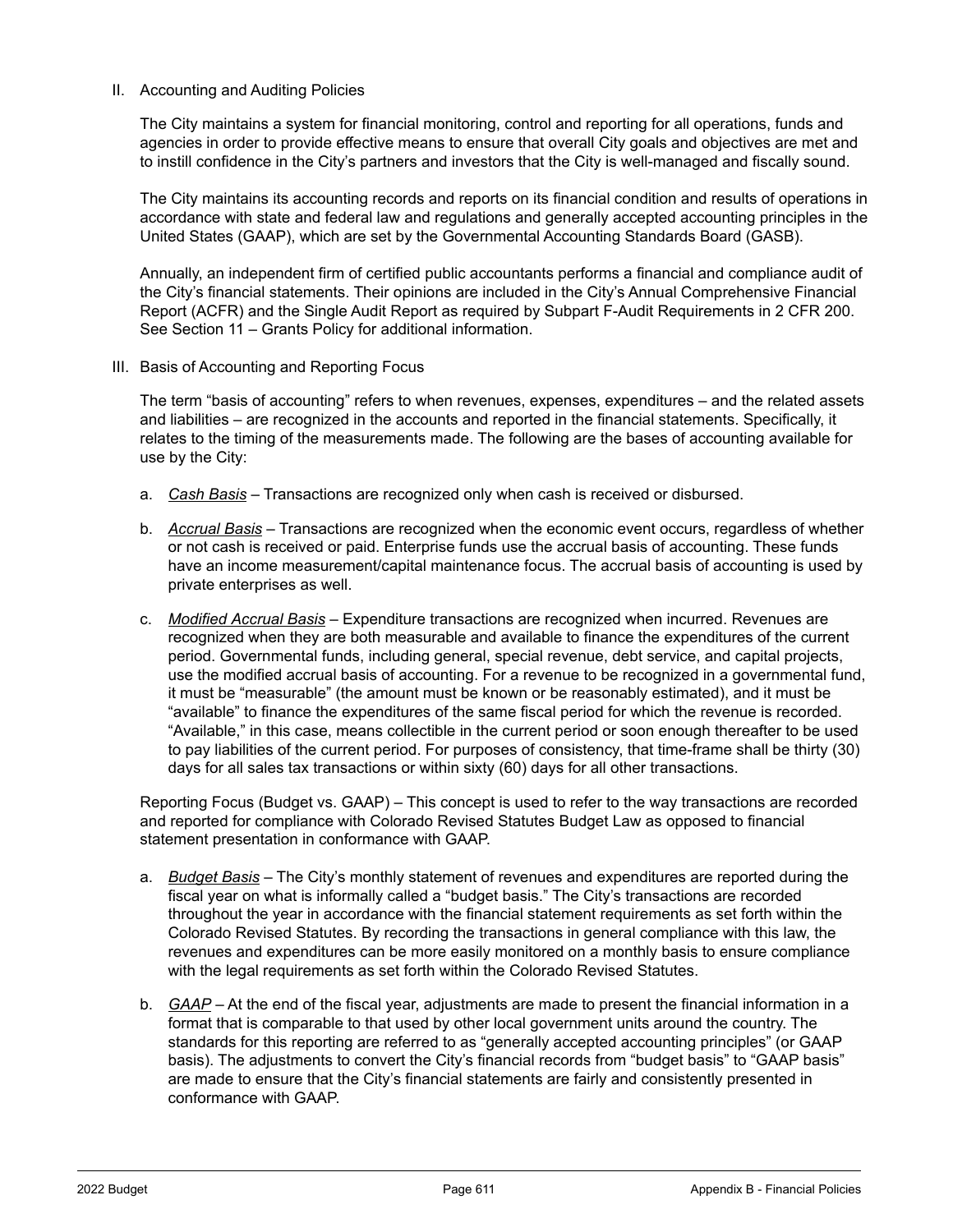#### Internal Control Structure

The City maintains an internal control structure consisting of the following three elements:

- a. *Control Environment* an overall attitude and awareness of actions as they influence the City.
- b. *Accounting System* an effective accounting system that results in identification and recording of all valid transactions, description on a timely basis of the type of transaction in sufficient detail to permit proper classification of the transaction for reporting purposes, recording of the transaction in the correct time period, and proper presentation of all transactions and related disclosures in the financial statements.
- c. *Control Procedures* proper authorization of transactions and activities, adequate segregation of duties, adequate documentation and records, adequate safeguards regarding access and use of assets and records, and independent checks on performance.

Funds are categorized by standard GAAP functional classifications; and the development of new funds, departments, programs, and accounts shall be approved by the Finance Department.

Each fund in the City's budget will have an introductory statement of purpose which shall consist of the intent of the fund, sources of revenue and restricted revenues, if any, and required reserves and justification for such reserves.

IV. Financial Monitoring

The Budget Manager is charged with the primary responsibility for monitoring the fiscal implementation of the approved budget. In addition, the Finance Department, led by the Budget Office, will work closely with other departments to apprise them of their financial status, of any potential issues that may affect their budgets, and may review fiscal issues affecting any part of the City organization. This activity supports the monitoring role and focuses on the protection of City assets and the legal, efficient, and effective use of City resources. Together the Budget Manager and the Chief Financial Officer will provide City Council with regular reports on the City's finances including a financial report containing budget versus actual revenue and expense information. These reports fulfill a requirement in City Charter §3-140.

Individual departments are responsible for monitoring and managing their resources to ensure that the legal and administrative appropriation to the department is not overspent and that all expenditures and uses of City resources conform with City, state, and federal ordinances, statutes, policies, and regulations.

- a. *Legal Appropriation* Each department is responsible for ensuring that operating and capital expenditures combined do not exceed the legal appropriation level for their department within each fund.
- b. *Revenues* Each department is responsible for monitoring revenues that are collected as a result of programs administered. If a significant change in the estimate for the current or future fiscal year's revenue is expected, the department must contact the Budget Office to advise of the change.
- V. Audit

The Charter and Code of the City of Colorado Springs, State of Colorado statutes, and federal laws and regulations will be followed wherever they apply to the financial activities of the City. The source of historical financial information about the City will be the central accounting system as operated and maintained by the Finance Department. The source of all current and future budget information, including spending plans, revenues, and expenditures, is the annual budget document.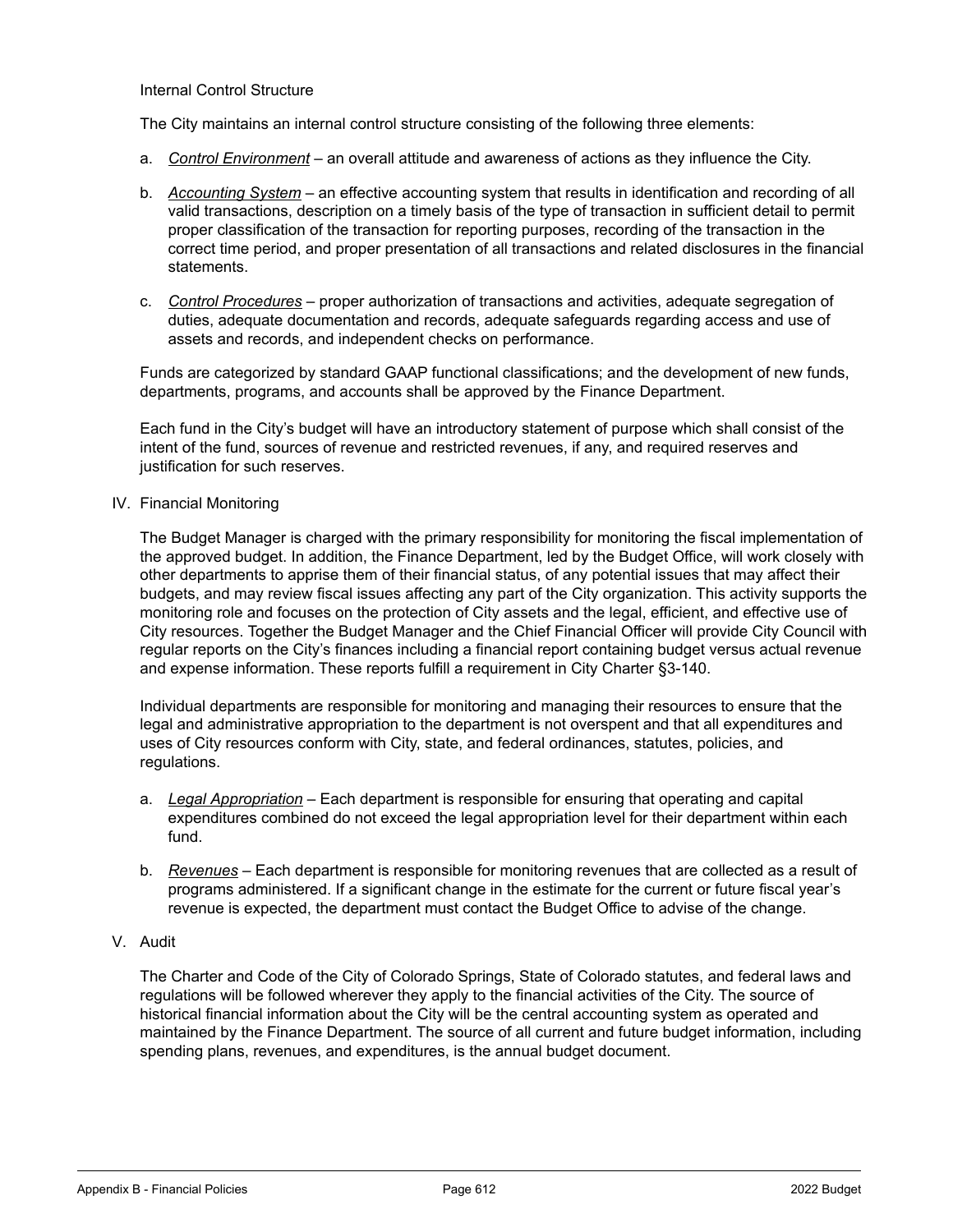- *a. Internal Audit* The City of Colorado Springs Office of the City Auditor evaluates the adequacy of financial controls, systems, records, and organizational operations. They provide Council, administration, management and employees objective analysis, appraisals and recommendations for improving systems and activities.
- b. *External Audit* In accordance with City Charter §3-160, an annual external audit will be performed by an independent public accounting firm with the subsequent issuance of a financial report and opinion.
- c. *Single Audit* –The City contracts with an external firm to conduct an annual single audit as per 2 CFR 200. See Section 11 – Grants Policy for additional information on audit requirements.

## **Section 3 – Budget Policy**

I. Overview

The annual budget is an operational plan that contains information necessary to guide resource allocation to accomplish the goals and objectives of the City. The budget details how municipal services will be provided. The budget, along with the annual appropriation ordinance and any supplemental appropriations, provide the basis for the control of expenditures and set the financial guidelines for the City. The basic legal requirements and budget process are defined by the State Constitution and City Charter.

II. Budget Philosophy

The City is committed to developing a sound financial plan for the operations and capital improvements that meet the City's Strategic Plan goals. The City provides a wide variety of services to residents and visitors. It is the responsibility of the City Council to adopt a budget and the Mayor's responsibility to manage the available resources to best meet the service needs for the overall benefit of the community. To achieve this, the City:

- a. Utilizes conservative growth and revenue forecasts;
- b. Prepares plans for operations and capital improvements;
- c. Allows staff to manage the operating and capital budgets, with City Council approving the allocations for both;
- d. Adopts financial policies;
- e. Establishes budgets for all funds based on adopted policies;
- f. Appropriates the budget in accordance with the City Charter and State Constitution; and
- g. Develops a budget that minimizes adverse impacts to the community.
- III. Budget Preparation Process

The City identifies important community outcomes and develops a financial and service delivery plan to achieve those outcomes. City Council allocates funding based on current priorities and results. Each year, the Budget Office prepares a forecast for the following year's budget. In May, the Budget Office prepares a budget manual with the Mayor's budget objectives and guidelines for developing the following year's budget for the departments use. In June and July, departments develop revenue and expense projections for the following year and submit them to the Budget Office. In July, departments take part in a city-wide prioritization process for General Fund projects and expenditures. Not later than the first Monday in October, the Mayor submits a budget to City Council for review. In October, the residents of Colorado Springs provide their feedback on the proposed budget and City Council holds a work session to review each department's proposed budget. In November, City Council may amend the Mayor's proposed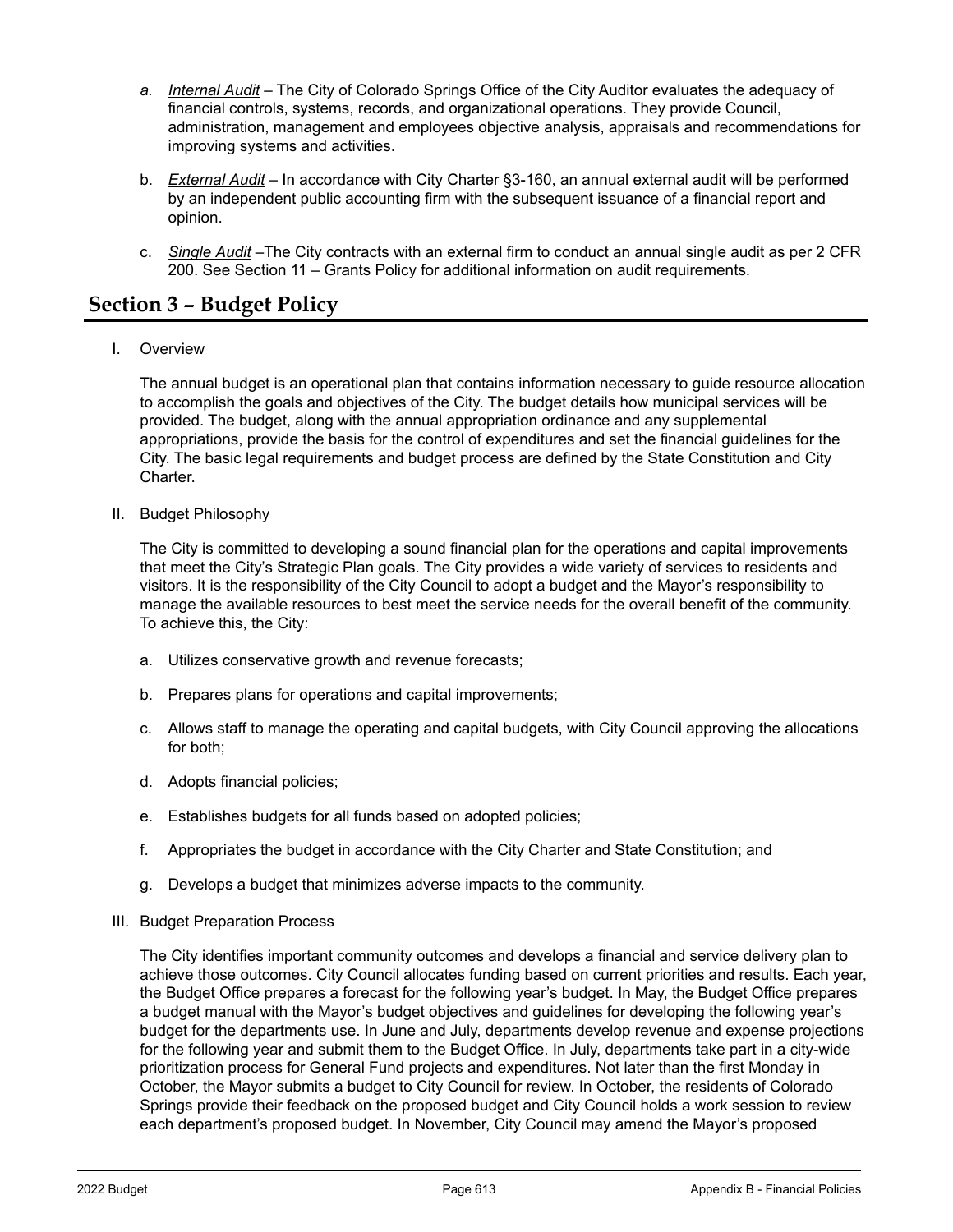budget by adding, deleting, increasing, or decreasing programs or amount, which constitutes a line item change to the budget. In November or December, City Council approves the budget and appropriations ordinances. The Mayor may then veto specific line items that were modified, added or removed by City Council. The City Council can override the Mayor's vetoes with six votes. By December 31st City Council must adopt the following year's budget.

IV. State Statutory Requirements

State Statute indicates that no later than October 15 of each year, the budget shall be submitted to the governing body. Per City Charter, the Mayor presents the recommended budget for the ensuing fiscal year to City Council no later than the first Monday of October of each year.

- V. Colorado Springs City Charter Requirements
	- a. *Fiscal Year* §7-10.

*The fiscal year of the City shall commence on the first day of January and end on the last day of December of each year (1909; 1977).*

b. *Mayor's Powers and Duties* – §3-70(e).

*Every ordinance finally passed by the Council shall be presented to the Mayor within forty-eight hours thereafter for final adoption. If the Mayor approves such ordinance, he or she shall finally adopt it by*  signing it within five days after receiving it. If the Mayor disapproves, the ordinance shall be returned *to the Council within five days with the Mayor's objections in writing. If then six (6) of the members vote to pass the same over the Mayor's veto, it shall become a finally adopted ordinance, notwithstanding the objections of the Mayor. If the Mayor does not return the ordinance with written objections within the time specified, it shall become finally adopted as if the Mayor had approved it. (2010)*

*(1) In any ordinance appropriating funds, the Mayor may disapprove specific line items without disapproving the entire ordinance. After disapproval of specific line items, the ordinance shall be returned to Council to complete the over-ride process as outlined above as to each line item vetoed. (2010)*

*(2) Notwithstanding the foregoing subsections, the Mayor shall not have power to disapprove by veto the following listed types of ordinances, this limitation applying only to the following specifically identified ordinances: an ordinance accomplishing any quasi-judicial act; an ordinance approving bonds to be issued by any City enterprise; an ordinance pertaining to Article VI, "Utilities," of this Charter; an ordinance submitting a Charter amendment to a vote of the qualified electors; or an ordinance proposing a Charter convention. (2010)*

c. *Specific Powers and Duties of the Mayor* – §4-40 (i).

*(i) On or before the first Monday in October in each year, the Mayor shall furnish to the Council estimates in writing of the probable expenses to be incurred in the several departments of the City for the ensuing fiscal year, specifying in detail probable expenditures, including a statement of the salaries of all administrative officers and employees, and certify the amount of money to be raised by taxation during the ensuing fiscal year to make payment of interest, sinking fund, and principal of bonded indebtedness and also the estimated amount of revenue from all sources other than tax levy. At the same time or on such later date in each year as shall be fixed by the Council, the Mayor shall prepare and present to the Council the annual budget for the ensuing fiscal year, which shall include*  interest and sinking fund on the bonded debt. The budget so prepared shall be in such detail as to the *aggregate sum and the items thereof allowed to each department, office, board, or commission as the Mayor may deem advisable except such as are fixed by law. (2010)*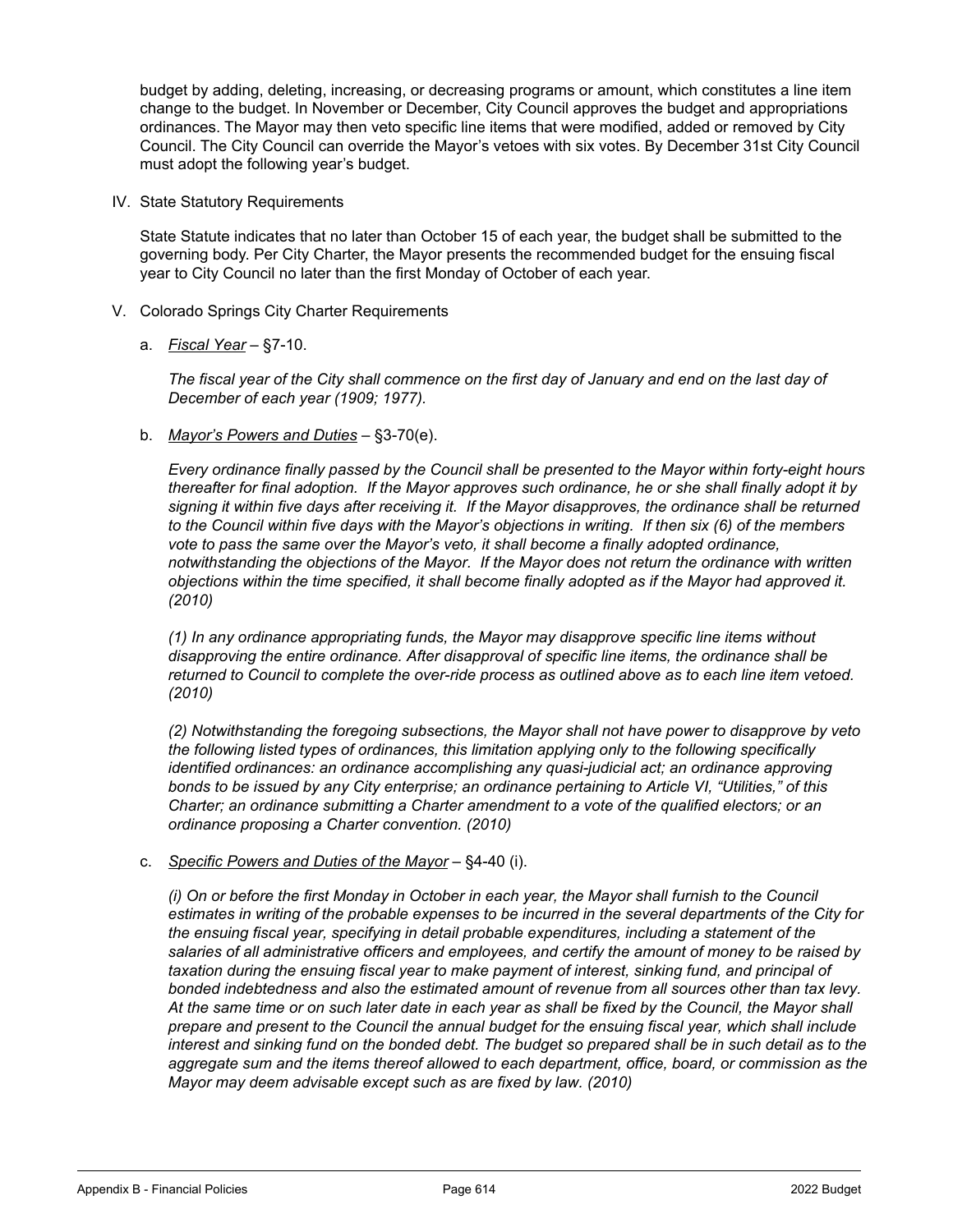d. *City Council Duties – Strategic Plan* – §3-10(c).

*To provide for the future of the City, Council shall maintain a strategic plan which prioritizes goals for the City Council and establishes measurable outcomes. The plan process shall consider public input. Council shall provide the plan and goals to the Mayor for consideration in the development of the municipal administrative budget. (1909; 1920; 1977; 1993; 2005; 2010)*

e. *Budget Process* – §7-30.

*The City Council shall, upon receipt of the budget, adopt the budget with or without amendment. In amending the budget, the City Council may add or increase programs or amounts and may delete or decrease any programs or amounts, except amounts required by law or for debt service on general obligation bonds or for estimated cash deficit provided, however, that no amendment to the budget shall increase the authorized expenditures to an amount greater than the total of estimated income. (1909; 1977)*

*In adopting the budget, the City Council shall also estimate and declare the amount of money necessary to be raised by tax levy. The estimate shall take into account the amounts available from other sources to meet the expenses of the City for the ensuing fiscal year. The budget and estimate*  as finally adopted shall be signed by the Mayor and City Clerk and filed with the Chief Financial *Officer. (1909; 1977) (Ed. Note: Formerly section 41)* 

*The budget shall include all stipends and other expenses of City Council and the salary of the Mayor and the budget shall declare the amount of money necessary to fund the budget. Subject to any pre*existing bond covenants, the City Council's budget shall be apportioned among the City's general *fund, its Utilities funds and its health system fund as a reflection of City Council's direct responsibilities for all municipal and Utilities matters as well as City Council's general supervision and control of health system matters based upon such reasonable allocation methodology as City Council may determine. (2005; 2010)*

A public hearing is held in October of each fiscal year to allow public comment for the following year's proposed budget.

f. *Appropriations* – §7-50.

*Upon the basis of the budget as adopted and filed, the several sums shall forthwith be appropriated by ordinance to the several purposes therein named for the ensuing fiscal year. Said ordinance shall be adopted not later than the thirty-first day of December in each year, and shall be entitled "The Annual Appropriation Ordinance." (1909; 1977) (Ed. Note: Formerly Section 43)*

VI. Colorado Springs City Code Requirements

City Code §1.5 Financial Management Procedures defines terms such as appropriation, budget, department, and special fund. It outlines procedures for the creation of accounts, amendments to the appropriation and tax levy ordinance, transfers of funds within departments or special funds, transfers of funds between departments or special funds, transfer of funds from contingency accounts, project abandonment or partial abandonment, project transfer of funds, project non-lapse of appropriations, and filing of inventories.

All appropriations not spent or encumbered at the end of the fiscal year lapse into the fund balance applicable to the specific fund, except for:

- a. *Capital Projects* appropriations for capital projects, which do not lapse until the project is completed and/or closed out;
- b. *Grant Funds* appropriations for all grants, which do not lapse until the expiration of the grant.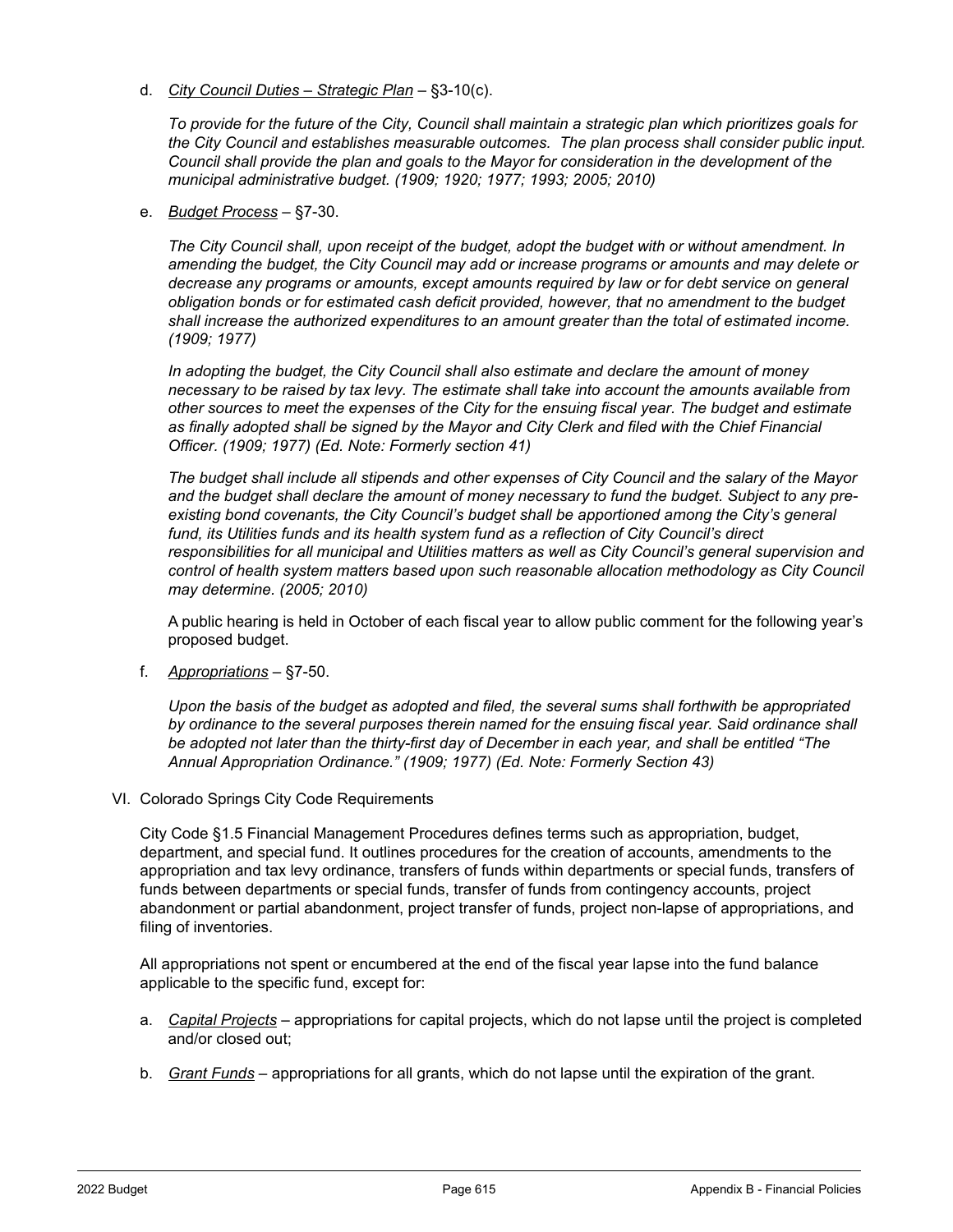#### VII. Budget Summary

The annual operating budget will provide funding of City retirement systems, adequate maintenance and/ or replacement of capital plant and equipment, and maintenance of an insurance fund, providing for selfinsurance or using other acceptable insurance methods. If adequate funding cannot be budgeted, these differences shall be disclosed.

If at any time during the fiscal year, it appears that revenues will be insufficient to meet the appropriated expenditures for the year, the Chief Financial Officer shall report this to city administration and City Council. Information reported shall include the estimated deficit, reason for deficit, actions taken, and recommendations for further action. These actions may include, but are not limited to: hiring delay or hiring freeze, salary reductions, furloughs, layoffs, employee benefit changes, halting Capital Improvement Program (CIP) projects, freezing facility maintenance and non-CIP projects, department operating expenditure reductions, or a draw from fund balance. Any combination of these actions may be taken as deemed appropriate by the Mayor, Chief of Staff, the Chief Financial Officer, and City Council, and will depend upon the nature of the revenue loss, economic conditions and future forecasts.

The budget includes appropriations for debt service payments and reserve requirements for all outstanding debt and for debt anticipated to be issued within the ensuing budget year.

## **Section 4 – Debt Policy**

I. Overview

The City recognizes the primary purpose of facilities is to support provision of services to its residents. The City must balance debt financing and "pay-as-you-go" methods to meet the capital needs of the community. The City realizes failure to meet the demands of growth may inhibit its continued economic viability but also realizes too much debt has detrimental effects. Historically, the City's total bonded indebtedness as a percentage of total general obligation debt limits has been minimal. Since 2009, the City has no general obligation debt.

The City uses lease purchase financing for several purposes, which include the acquisition of real property and the replacement of equipment and vehicles. Lease purchases decrease the impact of the cost to a department by spreading the costs over several years, and are subject to annual appropriation by City Council.

- II. Limitations on City Indebtedness Colorado Springs City Charter §7-80.
	- a. *No bonds or other evidences of indebtedness, payable in whole or in part from the proceeds of ad valorem property taxes or to which the full faith and credit of the City are pledged in writing or otherwise shall be issued, except in pursuance of an ordinance authorizing the same, and unless the question of the issuance of the bonds shall at any special or general municipal election be submitted*  to a vote of the qualified electors of the City and approved by a majority of those voting on the *question. However, City Council pursuant to ordinance and without election may:* 
		- *(1) Issue local improvement district bonds;*
		- *(2) Borrow money or issue bonds for the purpose of acquiring, constructing, extending or improving water, electric, gas, sewer, or other public utilities or income-producing projects provided, further, that said borrowing shall be repaid and said bonds shall be made payable solely out of the net revenue derived from the operation of the utility, utilities, or other incomeproducing projects, or any or all thereof. Net revenue shall mean gross revenue less all operation and maintenance expenses of the project for which the money has been borrowed or bonds issued.*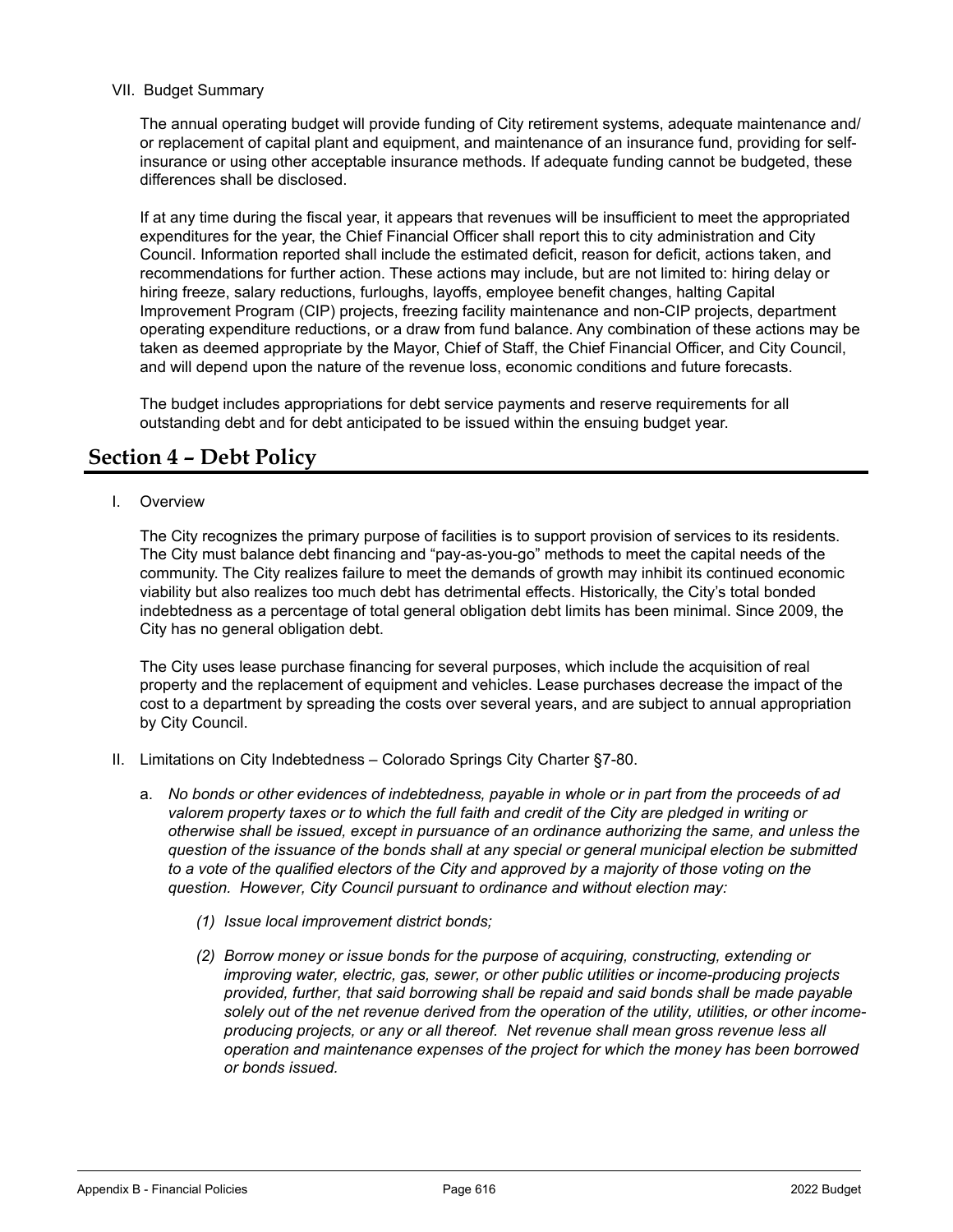- b. *The City shall not become indebted for any purpose or in any manner to an amount which, including existing indebtedness, shall exceed 10% of the assessed valuation of the taxable property within the City as shown by the last preceding assessment for City purposes provided; however, that in*  determining the amount of indebtedness, there shall not be included within the computation of *indebtedness local improvement district bonds, revenue bonds, or general obligation bonds or other evidences of indebtedness issued for the acquisition, construction, extension, or improvement of water facilities or supplies, or both. (1909; 1922; 1951; 1965; 1977) (Ed. note: Formerly section 47.)*
- III. "Municipal Securities Disclosure" Requirements Security and Exchange Commission (SEC) Rule 15c2-12.

As a means reasonably designed to prevent fraudulent, deceptive, or manipulative acts or practices, it shall be unlawful for any participating underwriter (broker, dealer, or municipal securities dealer) to act as an underwriter in a primary offering of municipal securities with an aggregate principal amount of \$1 million or more unless the participating underwriter complies with SEC Rule 15c2-12 requirements or is exempted from the provisions of the Rule.

The City is committed to providing timely and consistent dissemination of financial information with SEC regulatory requirements. It is imperative that disclosure be accomplished in a timely fashion in accordance with SEC Rule 15c2-12 compliance and the City's Disclosure Dissemination Agent Agreement (DDAA).

This disclosure policy confirms the City's commitment to fair disclosure. Its goal is to develop and maintain guidelines for presenting related financial reports and events to interested third parties, financial institutions and the general public.

This policy covers all City employees and elected officials of the City. It covers disclosure documents filed with the SEC, statements made in the City's ACFR, and any unaudited interim reports.

IV. Disclosure Working Group

The City has a Disclosure Working Group (DWG) consisting of the Chief Financial Officer, Mayor and City Attorney. As a group, the DWG decides when material developments justify disclosure and meet as conditions dictate.

The role of the DWG is to systematically review filings, reports and other public statements to determine whether any updating or correcting of information is appropriate. The DWG reviews and updates, if necessary, the disclosure policy on an annual basis. The DWG reacts quickly to negative developments and events that affect the City and notify SEC, when appropriate.

The City's primary spokesperson related to Audited Financial Statements, other financial reports, and events is the Chief Financial Officer. The Mayor and City Attorney are designated alternative spokespersons and will be fully apprised of the City's financial developments. Others within the City or its agencies may, from time to time, be designated by the Chief Financial Officer as spokespersons on behalf of the City and respond to specific inquiries. It is essential that the DWG be fully apprised of all material developments of the City in order to evaluate, discuss those events and determine the appropriateness and timing for disclosure.

The City or its designated agent must provide continuing disclosure documents and related information to the Municipal Securities Rulemaking Board's EMMA (a regulator) website at http:// dataport.emma.msrb.org.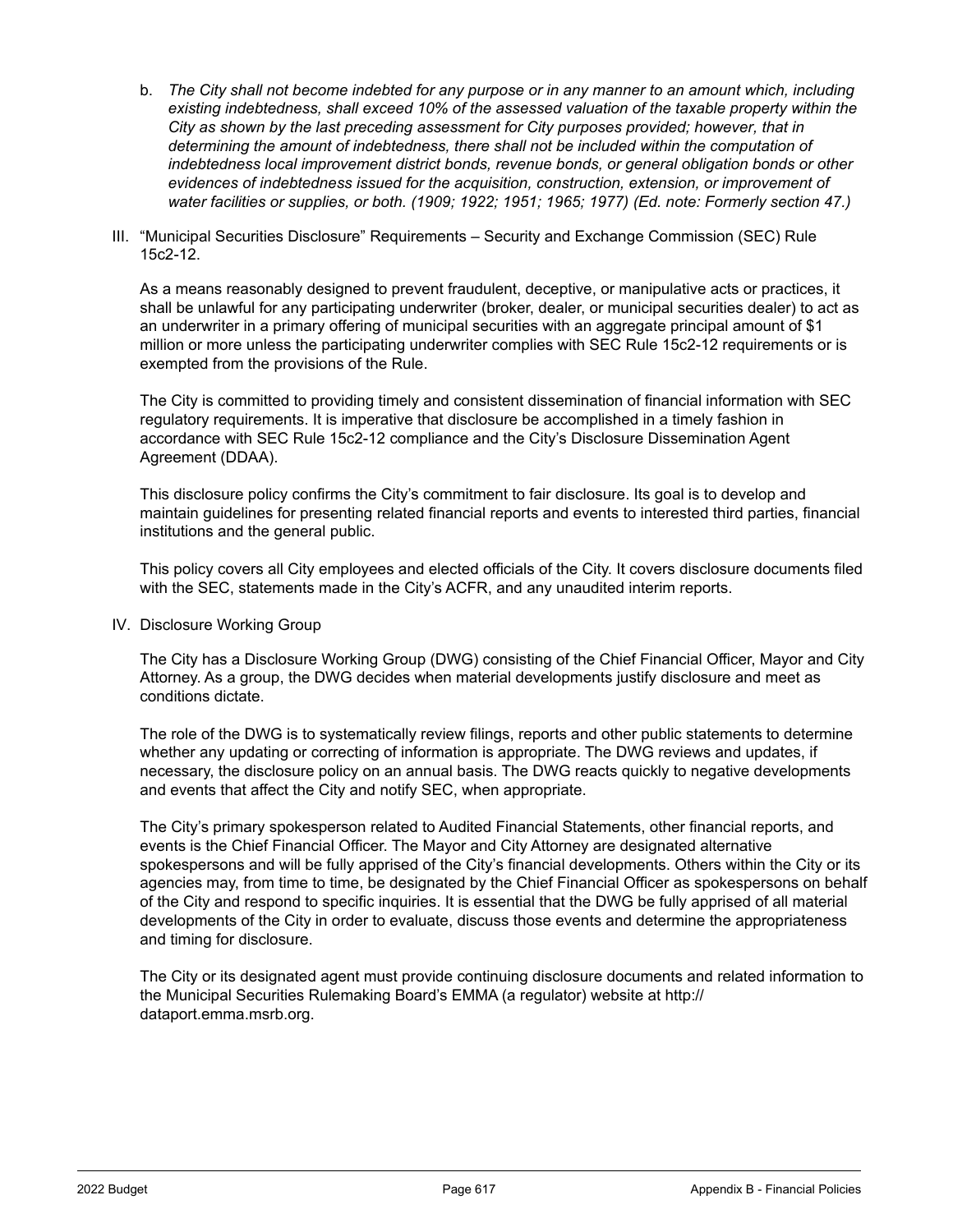I. Overview

The City recognizes that effective cash management is an integral component of sound financial management. Therefore it is the policy of the City that funds deemed idle, based on projected cash flow, will be invested in a manner that seeks to maximize their productivity until such time as they are needed for the operation of the City. (Refer to Section 6 – Investment Policy)

- II. Cash Deposits and Receipts
	- a. Departments collecting cash receipts, whether in cash or other forms of payment, must turn in such receipts to the Finance Department on a daily basis together with records required to verify accuracy of such collections.
	- b. Departments authorized to make deposits should promptly submit bank deposit receipts and daily cash reports to the Finance Department to verify the accuracy of collections.
	- c. The Finance Department will set forth general cash handling procedures to be followed for all City departments. Departments may have more restrictive policies but will not have less restrictive policies as set forth by the Finance Department.

## **Section 6 – Investment Policy**

I. Investment Policy – Operating and Reserve Accounts

Existing Colorado State Statutes provide home rule municipalities with legal authority to promulgate and implement local standards for cash and investment management operations. City Code 1.6.102 states that the City will invest in securities in a manner authorized by Colorado statutes and as directed by City Council. The purpose of the City's Investment Policy is to establish the investment scope, objectives, delegation of authority, standards of prudence, reporting requirements, internal controls, eligible investments and transactions, diversification requirements, risk tolerance, and safekeeping and custodial procedures for the investment of the funds of the City.

The Investment Policy was adopted by the City Council by resolution on September 28, 1993. It has been revised periodically over the years, and most recently on November 22, 2016. It replaces any previous investment guidelines formulated by members of City staff.

II. Cemetery Endowment Fund Investment Policy - Colorado Springs City Code §1.6.102(B).

*The Chief Financial Officer may establish other trusts or accounts to invest assets of the cemetery endowment fund, assets of the C.D. Smith trust fund and other nontax funds in*  investments other than those listed in Colorado statutes. These funds shall be subject to the *standards of the City investment policy as approved by City Council and investment guidelines established by the Chief Financial Officer for each trust fund or account.*

The Cemetery Endowment Investment Policy was last adopted by the City Council by Resolution No. 2-16 on January 26, 2016. The purpose of the Cemetery Endowment Fund is to provide perpetual maintenance of the cemeteries under the jurisdiction of the City. The type of investment assets held by the Fund shall vary from time to time in response to changes in the economy and prospects for achieving the Endowment's objectives commensurate with prudent risk.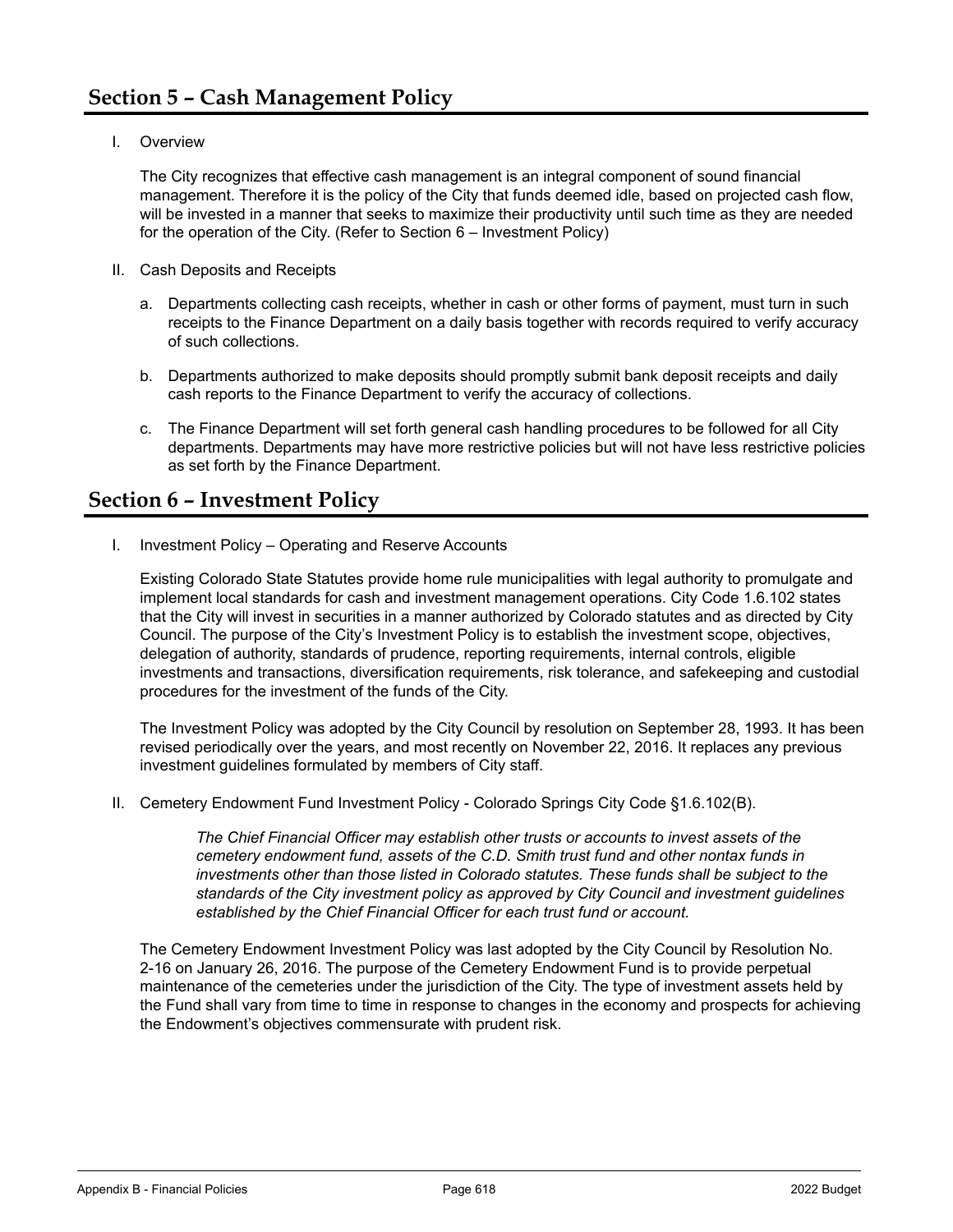#### III. Investment Advisory Committee

City Council created the Investment Advisory Committee for the City of Colorado Springs by Resolution No. 157-91 on September 24, 1991. The Investment Advisory Committee shall advise City Staff and as deemed necessary make recommendations to the City Council as to the investment policies and procedures of the City. The resident members shall be selected for their skills in investment and finance. However, this Committee is not responsible for advice for investment of the Utilities Fund as that operation has existing Boards or Commissions for this purpose.

## **Section 7 – Fund Balance Policy**

#### I. Overview

The City's Fund Balance is the accumulated difference between assets plus deferred outflows of resources and liabilities plus deferred inflows of resources within governmental funds. A sufficient fund balance allows the City to meet its contractual obligations, provide funds for new and existing programs established by City Council, mitigate negative revenue implications of federal or state budget actions, mitigate economic downturns, fund disaster or emergency costs, provide funds for cash flow timing discrepancies and fund non-recurring expenses identified as necessary by City Council.

#### II. Governmental Fund Balance Type Definitions

The Governmental Accounting Standards Board (GASB) issued Statement Number 54, "Fund Balance Reporting and Governmental Fund Type Definitions" effective for periods after June 15, 2010. The objective of this Statement was to enhance the usefulness of fund balance information by providing clearer fund balance classifications that can be more consistently applied and by clarifying the existing governmental fund type definitions. This Statement establishes limitations on the purposes for which fund balances can be used.

- a. *Non-spendable Fund Balance* Some assets reported in governmental funds may be inherently nonspendable from the vantage point of the current period.
	- Assets that will never convert to cash such as prepaid items or inventories,
	- Assets that will not convert to cash soon enough to affect the current period such as nonfinancial assets held for resale,
	- Resources that must be maintained intact pursuant to legal or contractual requirements such as capital of a revolving loan fund.
- b. *Restricted Fund Balance* This represents the portion of fund balance that is subject to externally enforceable legal restrictions. Such restrictions are typically imposed by parties altogether outside the City such as creditors, grantors, contributors or other governments. Restrictions can also arise when the authorization to raise revenues is conditioned upon the revenue being used for a particular purpose.
- c. *Committed Fund Balance* This represents the portion of fund balance whose use is constrained by limitations that the City imposes on itself by City Council (highest decision making level) and remains binding unless removed in the same manner.
	- Requires action by City Council to commit fund balance
	- Formal City Council action is necessary to impose, remove or modify a constraint reflected in the committed fund balance
- d. *Assigned Fund Balance* This describes the portion of fund balance that reflects the City's intended use of resources. This authority rests with the Mayor and is delegated to staff through the use of encumbrances.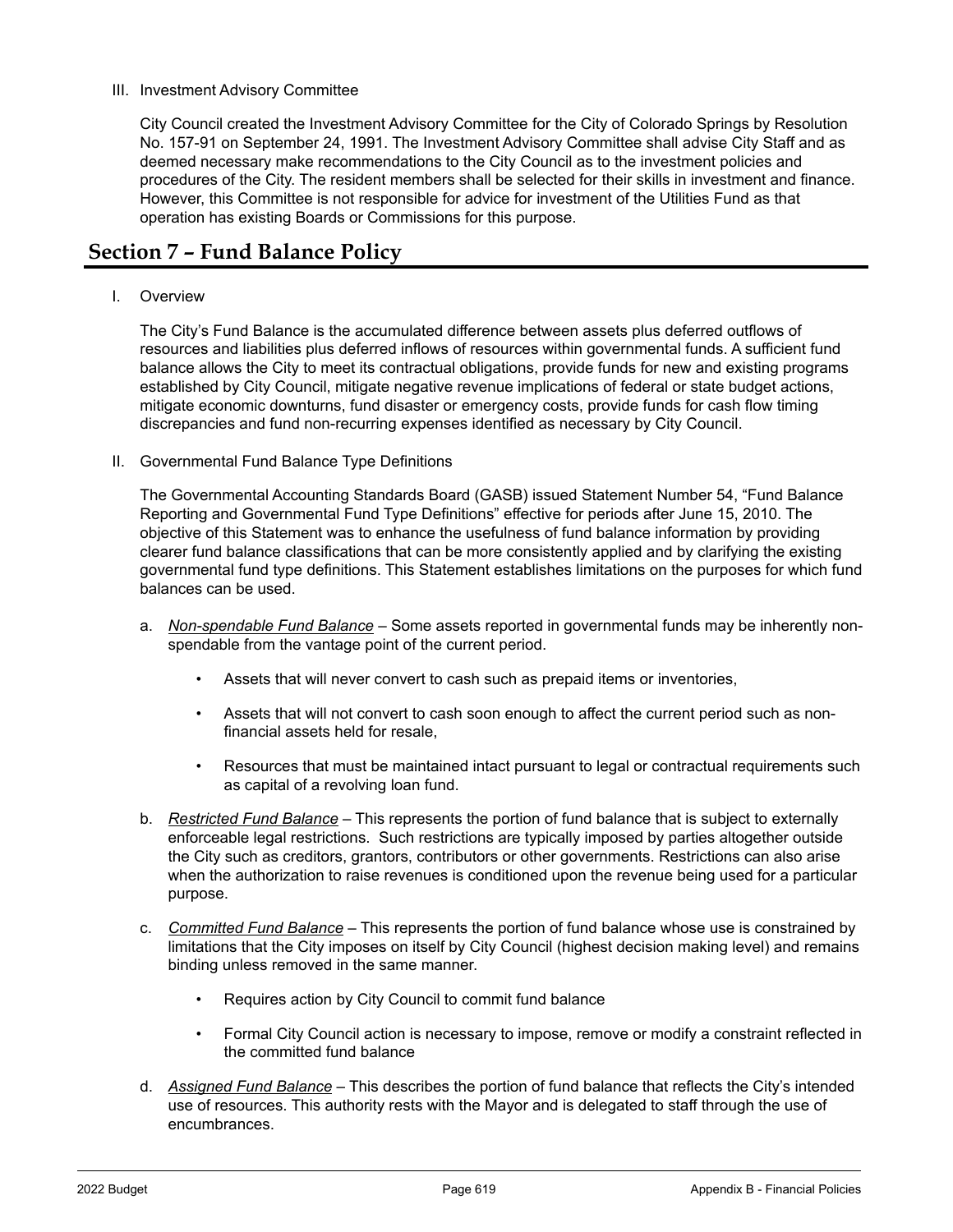#### III. General Fund Unrestricted Fund Balance

A top priority goal of the Mayor is to improve the long-term fiscal health of the City. Revenue projections are conservative and authorized expenditures are closely monitored. In stable economic times, the combination of these two strategies leads to revenue collections higher than actual expenditures.

Net revenue (actual revenue collections less actual expenditures) is available to first fund the Taxpayer's Bill of Rights (TABOR) reserve for emergencies required under Article X, §20 of the Colorado State Constitution and then to the designated reserves. Year-end balances in the undesignated reserves may be used as a funding source in the next budget year.

The City's policy is to accumulate adequate reserves to protect the City during economic downturns or large scale emergencies. The City also maintains reserves that are required by law or contract and that serve a specific purpose. These types of reserves are considered restricted and are not available for other uses. Within specific funds, additional reserves may be maintained according to adopted policies.

The Government Finance Officers Association (GFOA) is a professional association of state and local finance officers in the US and Canada whose members are dedicated to the sound management of government financial resources. GFOA recommends that "governments establish a formal policy on the level of unrestricted fund balance that should be maintained in the general fund."<sup>1</sup>

The GFOA recommends, at a minimum, that general-purpose governments, regardless of size, incorporate in its financial policies that unrestricted fund balance in their general fund be no less than two months of regular general fund operating revenues or regular general fund operating expenditures.

The City's goal target range for General Fund Reserve – Unrestricted Fund Balance is 16.67% to 25% of the following year's expenditure budget. The target for the unrestricted General Fund balance would exclude the TABOR emergency reserves but include other categories of fund balance that are committed, assigned or unassigned.

IV. The Taxpayer's Bill of Rights – Emergency Reserves - City Charter §7-90(e).

*For use in declared emergencies only, the City shall reserve in 1991 one percent (1%) or more, in 1992 two percent (2%) or more, and in all later years three percent (3%) or more of fiscal year spending. An unused reserve shall apply to the next year's reserve. (1991)*

"Emergency" is defined to exclude economic conditions, revenue shortfalls, or City salary or fringe benefit increases.

- V. Other Funds
	- a. *Enterprise and some Special Revenue Funds* These reserves provide for unexpected revenue losses or unanticipated expenditures during the year. A portion of these reserves may be appropriated as part of the annual budget and may be utilized at the end of the fiscal year if necessary.
	- b. *Internal Services Funds* Internal Services Funds are expressly designed to function on a costreimbursement basis and should not accumulate a significant reserve. A small reserve is appropriate to allow for differences in timing of revenues and expenditures.
	- c. *Self Insured Fund Reserves* As required by the State of Colorado Self Insurer's Reserve Trust Agreement, the City maintains a fund balance reserve for liability and workers' compensation.

<sup>1</sup> Appropriate Level of Unrestricted Fund Balance in the General Fund (2002 and 2009)(Budget and ACFR), Government Finance Officers Association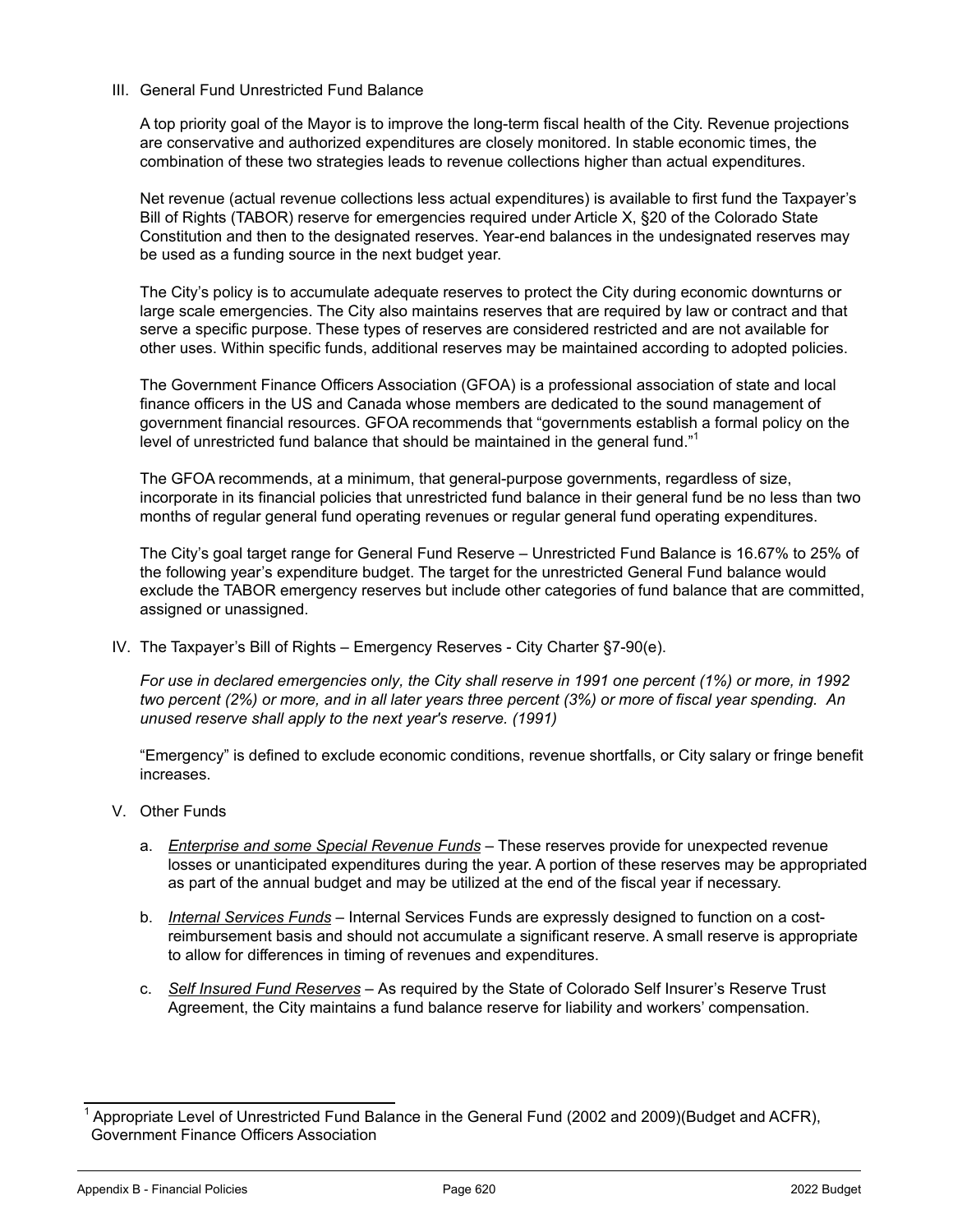#### VI. Debt Reserves

Debt reserves are established to protect bond holders from payment defaults. Adequate debt reserves are essential in maintaining good bond ratings and the marketability of bonds. The amount of debt reserves are established by bond ordinance for each fund in association with each bond issuance. At times, it may be desirable to use bond insurance rather than debt reserves. This is usually based on the recommendation from the City's Financial Advisor.

VII. Use of Fund Balances

Available fund balances shall not be used for ongoing operating expenditures.

### **Section 8 – Capital Improvements Program Policy**

I. Overview

The City has a significant investment in its streets, facilities, parks, natural areas and other infrastructure. In past years, the City Council and the residents of Colorado Springs through their actions have demonstrated a firm commitment to and investment in City capital projects.

II. Five-Year Capital Improvement Program (CIP) Plan – Colorado Springs City Charter §4-40(b)(1).

*The strategic plan shall include the Comprehensive Plan and a five-year capital improvements plan for municipal needs.*

- III. Funding Sources and Requirements
	- a. All City capital improvements will be constructed and expenditures incurred for the purpose as approved by City Council, with funds rolled over from year to year until a project is deemed complete.
	- b. The City will use a variety of different sources to fund capital projects, with an emphasis on the "payas-you-go" philosophy.
	- c. Funding for operating and maintenance costs for approved capital projects must be identified at the time projects are approved.
- IV. Transfer of Funds Colorado Springs City Code §1.5.108.

*Funds cannot be transferred from one active CIP project to another without City Council's approval.*

## **Section 9 – Revenue Policy**

The City shall strive to maintain a balanced and diversified revenue structure to protect the City from fluctuations in any one source due to changes in local economic conditions which adversely impact that source.

Revenue estimates will be conservative and based upon trend analysis, economic conditions and other factors. Estimates will be established by the Finance Department, led by the Budget Office, and reviewed by the Mayor, Chief of Staff, Executive Team, and departments, as applicable.

Non-recurring revenues and other financing sources will not be used to finance ongoing operations with the exception of the use of approved grants or the use of fund balance in accordance with fund balance policies.

Federal aid, state aid, gifts, and grants will be accepted only after an assessment is made of potential cost implications.

a. Grants will be spent for the purposes intended and will not be relied on for basic General Fund services.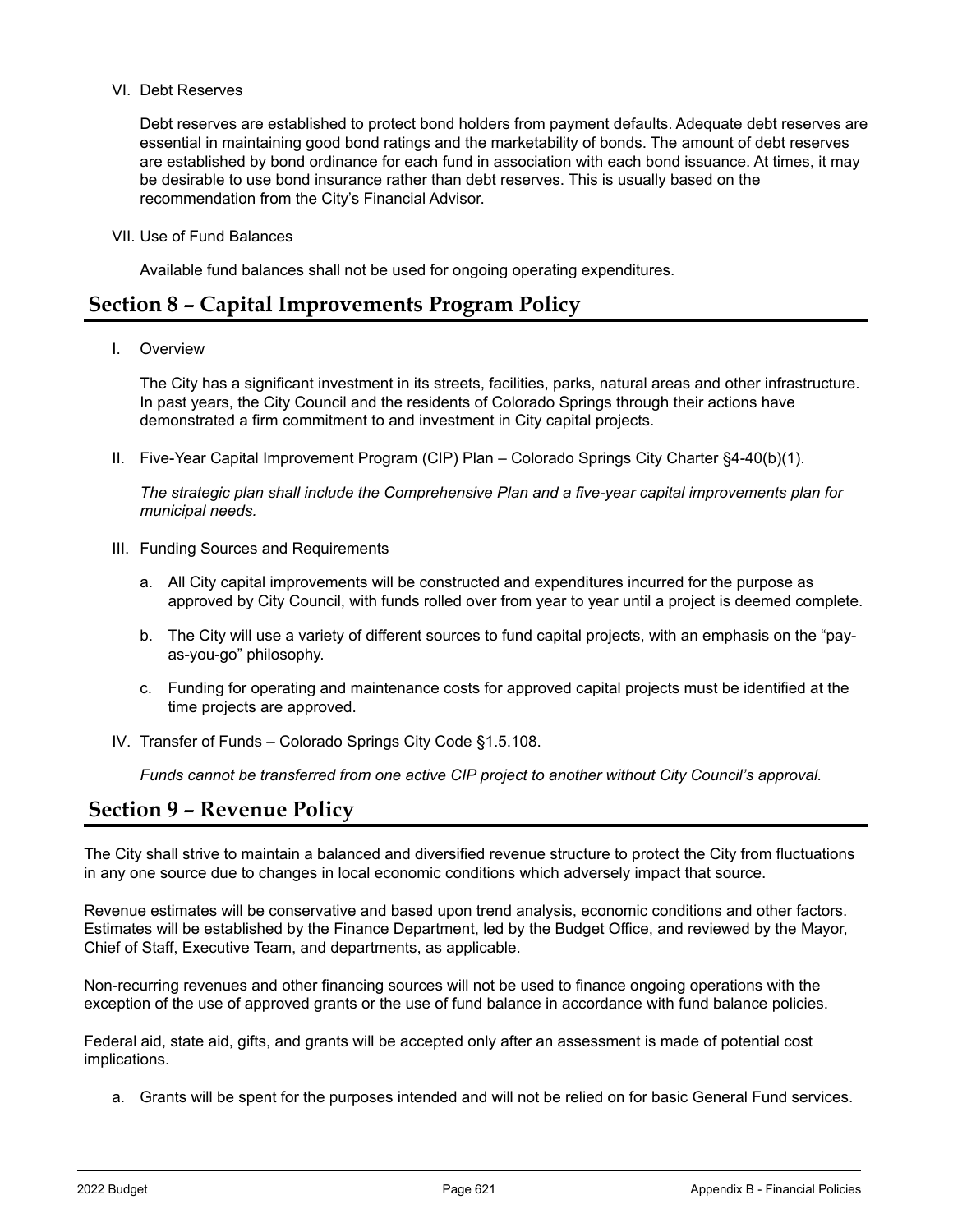- b. The City will review grants for operating programs on an individual basis to determine suitability of accepting the grants from a sustainable long-term financial perspective.
- c. The City will vigorously pursue grants for capital projects that fit long-range community improvement goals.
- d. All potential grants will be carefully examined for matching requirements; both dollar and level-of-effort matches.

The City will review its fees and other charges for services periodically to ensure that revenues are meeting intended program goals and are keeping pace with inflation, other cost increases and any applicable competitive rate. The City will evaluate cost recovery and align fees with cost recovery goals.

Enterprise and Internal Service operations will be self-supporting.

# **Section 10 – Expenditure Policy**

The City will pursue goals of efficiency and effectiveness by balancing short-term and long-term community needs.

Current operating expenditures will be funded with current operating revenues, approved grants, or the use of fund balance in accordance with fund balance policies. The Finance Department, led by the Budget Office, will monitor revenues and expenditures during the year to provide an opportunity for actions to be taken to bring expenditures in line with revenues received.

The City will undertake periodic reviews of City programs for both efficiency and effectiveness. Privatization and contracting with other governmental agencies will be evaluated as alternatives to service delivery. Programs that are determined to be inefficient and/or ineffective shall be reduced in scope and eliminated.

# **Section 11 – Grants Policy**

I. Overview

The City will follow all terms and conditions included in the grant agreement. City Departments and staff that occupy positions of responsibility with respect to grant activity have specific roles and responsibilities that they shall perform and uphold both ethically and in the best interests of the City. City Council has responsibility for approving spending of grant funds through approval of the annual budget or subsequent supplemental appropriation, which includes an amount appropriated for grant awards received throughout the fiscal year.

II. Conflict of Interest

No employee or official of the City shall have any interest, financial or otherwise, direct or indirect, or have any arrangement concerning prospective employment that will, or may be reasonably expected to, bias the design, conduct, or reporting of a grant funded project on which he or she is working.

It shall be the responsibility of the Grant Administrator for each particular grant-funded project to ensure that in the use of sponsored funds, officials or employees of the City and nongovernmental recipients or sub-recipients shall avoid any action that might result in, or create the appearance of:

- a. Using his or her official position for private gain
- b. Giving preferential treatment to any person or organization
- c. Losing complete independence or impartiality
- d. Making an official decision outside official channels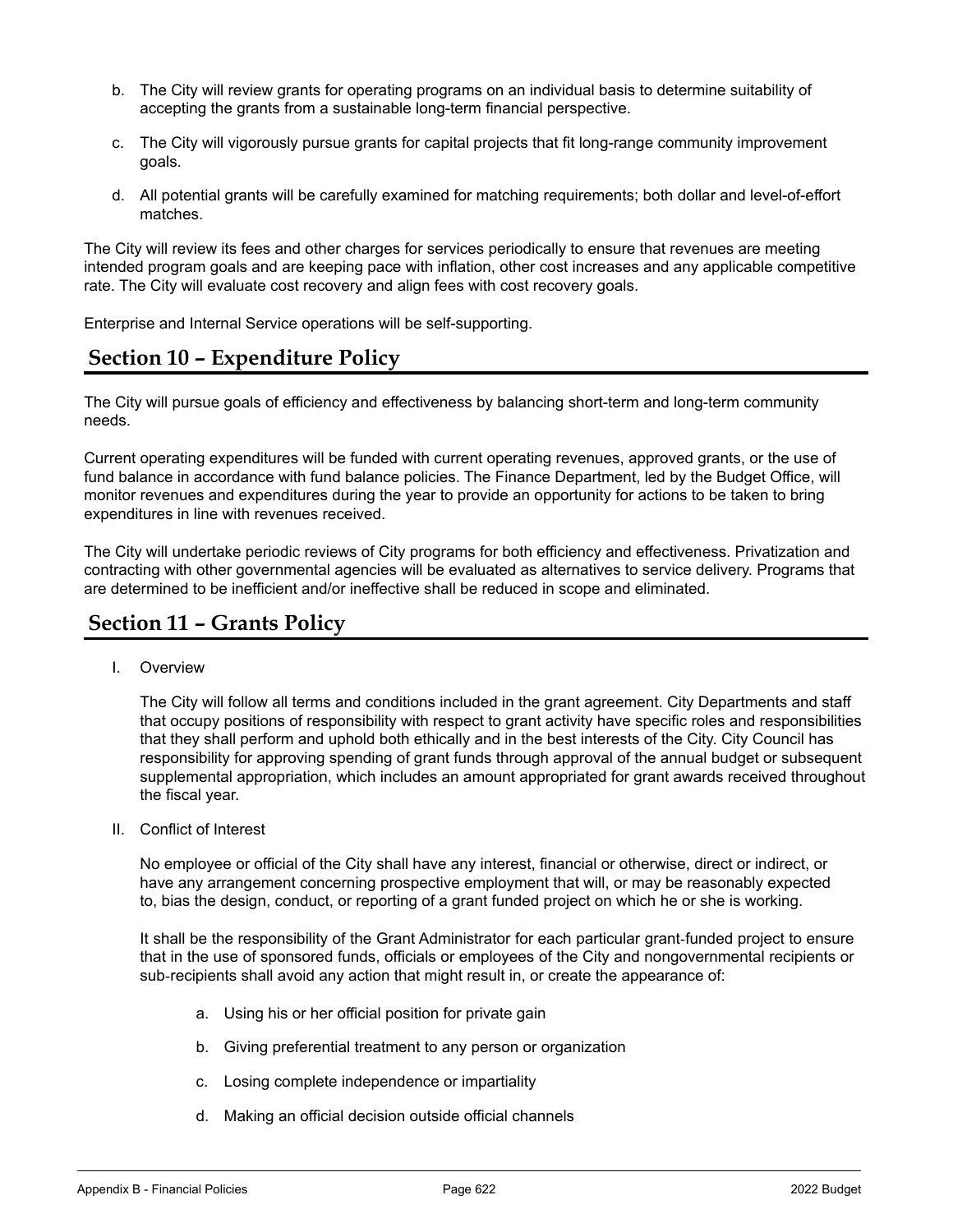- e. Affecting adversely public confidence in the grant funded program in particular and the City in general
- III. Accounting and Reporting
	- a. The accounting system will separate revenues and expenditures by funding source for all grants. The accounting system will break down revenues and expenditures for each individual grant via the project system and supporting documentation will be maintained in the financial system for all grant expenditures, as is required of all expenditures.
	- b. The accounting system has a project system that tracks all revenues and expenditures by the specific grant or project by line item or by broad category as may be included in a grant application budget. Grant Administrators will reconcile on a regular basis to ensure all revenues and expenditures are being appropriately coded to the correct grant. Project system reports can be run to accommodate different grant time periods that may differ from calendar year reporting.
	- c. Federal grant funds will not be commingled with funds from other Federal grants or other local match money. When applicable, any matching funds for a grant will be tracked by the department who is responsible for the grant and will only include items that directly correlate to an approved activity identified in the grant proposal.
	- d. Capital assets are tracked through the fixed asset system and, if a grant has purchased a capital asset, will be noted in the fixed asset system using the project system identified above. The City also tracks related award information as required per 2 CFR 200, §200.313(d), Management Requirements.
	- e. Only allowable costs will be allocated to a grant.
	- f. Grants will only be budgeted when a grant award letter or statement of grant award has been received. The budget will be allocated from the annual Grants Appropriation included in the annual budget or subsequent supplemental appropriation, approved by City Council each fiscal year.
	- g. City departments are responsible for all aspects of the grant process including planning for grant acquisition, preparing and submitting grant proposals, preparing Resolution requests to accept funds, developing grant implementation plans, managing grant programs, preparing and submitting reports to grantors, and properly closing out grant projects. Department staff and Finance staff will maintain a close working relationship with respect to any grant activity to ensure a clear understanding of the project status.
- IV. Documentation

All grant expenses must comply with the terms set forth in the grant application, grant award letter, city procurement policies and the guidelines in the Office of Management and Budget Uniform Administrative Requirements, Cost Principles, and Audit Requirements for Federal Awards (Uniform Guidance), 2 CFR 200.

Documentation for all expenditures must be retained by the department for audit purposes and should include:

- a. Timesheets certified or signed by the employee and approved by their supervisor for all payroll expenses;
- b. Purchasing documents for expenditures (if necessary based on dollar amount of purchase);
- c. City, state or governmental agreement number;
- d. Formal bids for all purchases requiring such a process per City or Federal regulation, and price or rate quotation documentation for all purchases that do not exceed the Simplified Acquisition Threshold on Federally funded grants per 2 CFR 200, §200.320(b);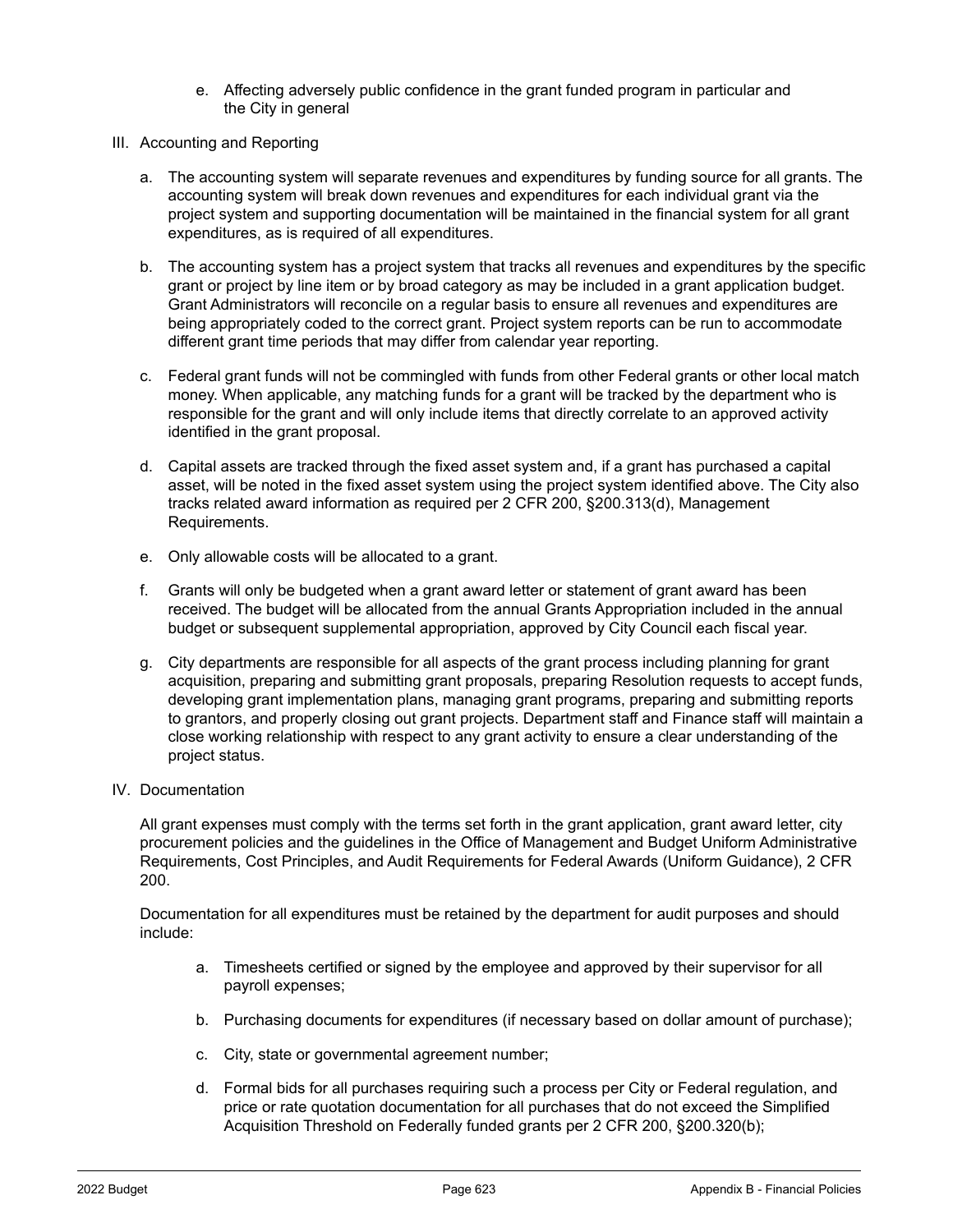- e. Detailed receipts or invoices; and
- f. General Ledger detail showing revenue and expenditure activity, reviewed on a regular basis, and reconciled to detail provided to granting agencies.

The City's Finance Department, with the assistance of specific grantee City departments, shall do the following:

Identify, through a project and account structure, all federal awards received and expended and the federal programs under which they were received. All awards should be identifiable by the Catalog of Federal Domestic Assistance (CFDA) title and number, award number, award year, name of federal agency, and the name of the pass-through agency (if applicable);

Maintain internal control over federal programs that provides reasonable assurance that the grantee is managing the award in compliance with the laws, regulations, and the provisions of the contract or grant agreement;

Comply with laws, regulations and the provisions of contract or grant agreements related to each grant award; and

Prepare required financial statements, including financial statements that reflect the entity's financial position, results of operations or changes in net position, and where appropriate, cash flows for the fiscal year audited. In addition, a schedule of expenditures of federal awards will be prepared for the external auditors, including all federal grants.

Grant documents should be read carefully to ensure compliance with all grant requirements. Additional documentation may be required under the terms and conditions of the specific grant award to include, but not limited to, procurement justification, grant reconciliation frequency, cash match calculation and tracking, and records retention.

Grant administrators are responsible for confirming that the information in the financial system is accurate as outlined above.

#### V. Audit

Per OMB Uniform Administrative Requirements, Cost Principles, and Audit Requirements for Federal Awards, 2 CFR 200 §200.501, all non‑federal entities that expend \$750,000 or more in a year on Federal awards, either as the grantee or the sub‑grantee, shall have a single or program‑specific audit conducted for that year in accordance with the provisions of the Uniform Guidance. The single audit encompasses both the entity's financial statements and the Federal awards received by the entity; whereas a program‑specific audit will audit one Federal program and can only be used when the grantee receives grant awards only from one Federal program. The city contracts with an external firm to conduct a single audit on an annual basis. The awarding agency may also specify additional audit requirements in the grant award letter or grant guidance.

The Finance Department, with the assistance of the specific grantee City departments, shall follow up and take corrective action on all audit findings.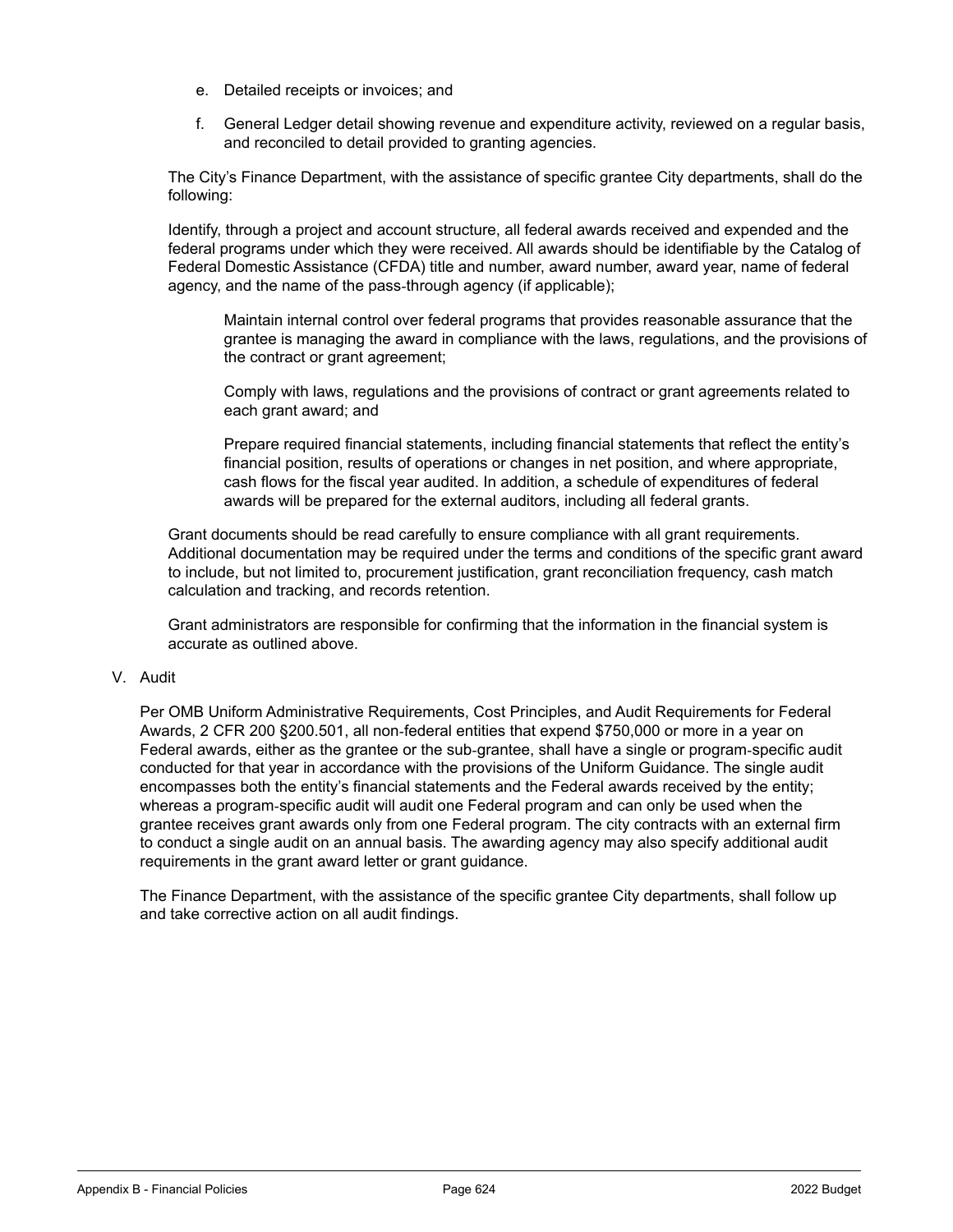The City's legislative branch can approve the use of emergency funds on a case-by-case basis. It is expected that costs associated with emergency work may exceed the budget appropriated to the various departments for that particular fiscal year and may require additional action by City Council. The City's Chief Financial Officer or designee, using information provided by City Finance representatives for the Pikes Peak Regional Office of Emergency Management (PPR-OEM), will track the estimated cost of each incident. Should there be a need to use City Emergency Reserves, the Chief Financial Officer will facilitate a supplemental appropriation request with City Council. Upon City Council approval, emergency funding will be designated to support emergency response and recovery efforts and a budget increase will be applied to the appropriate City department(s). All City departments, regardless of whether they have an emergency budget increase, will follow the City of Colorado Springs Procurement Rules and Regulations.

# **Section 13 – Identity Theft Prevention Policy**

In 2008, Congress directed the Federal Trade Commission (FTC) and other agencies to develop regulations requiring "creditors" and "financial institutions" to address the risk of identity theft. The resulting Red Flag Rules require all such entities that have "covered accounts" to develop and implement written identity theft prevention programs.

The FTC defined "creditors" as businesses or organizations that regularly defer payment for goods or services and bill customers later. This includes nearly any organization extending credit, whether by granting loans, making credit decisions, etc.

Pursuant to the FTC enforcement policy of the Identity Theft Red Flags Rule, the City of Colorado Springs has evaluated risk factors to develop a policy designed to help identify, detect, and respond to patterns, practices, or specific activities – known as "red flags" – that could indicate identity theft.